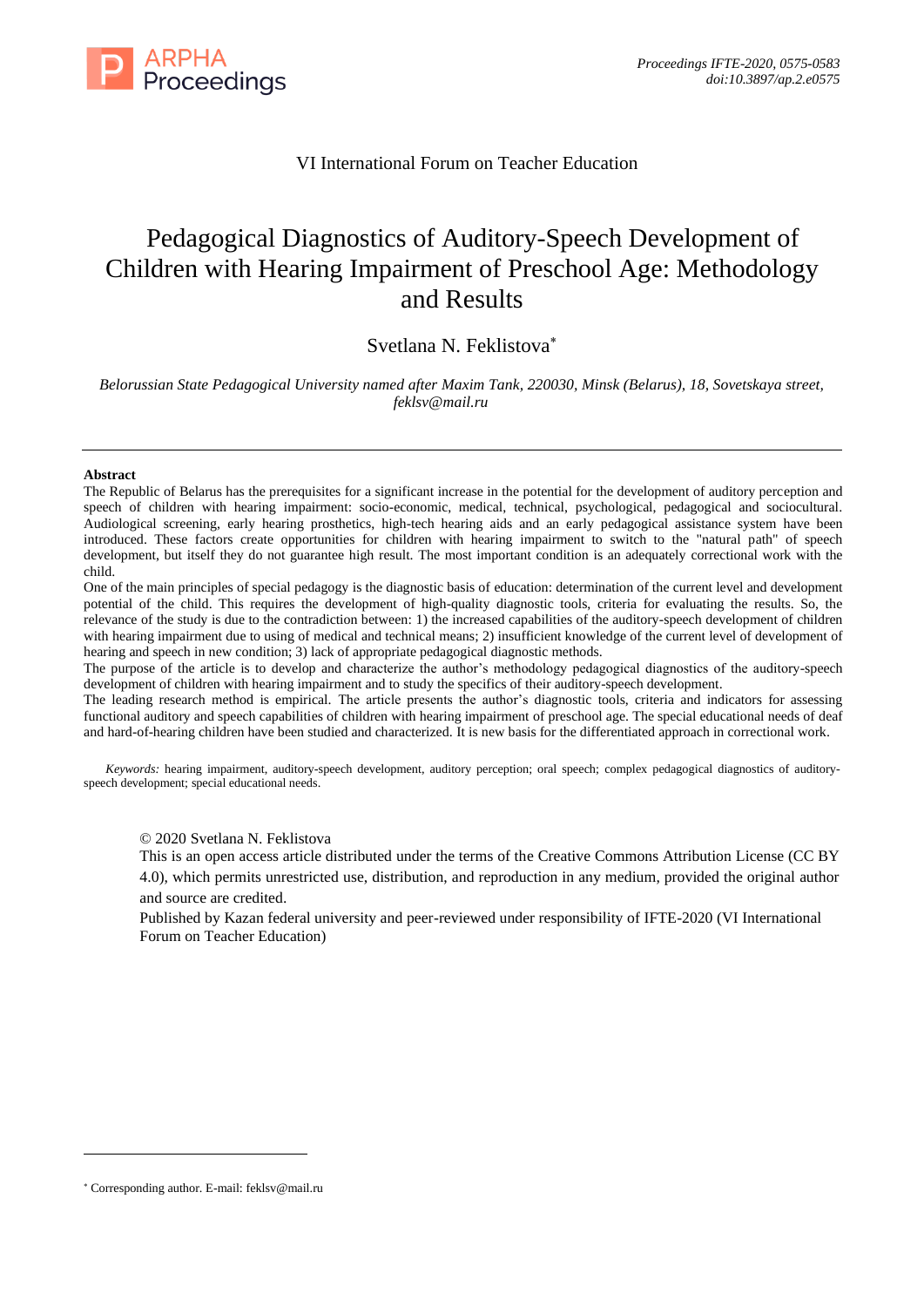## **Introduction**

One of the key tasks of modern education for children with special needs is preparing for independent living, creating the conditions for maximum socialization and integration in society. The hearing and speech development of children with hearing impairment is a key factor in the effectiveness of their educational and social integration (Guberina, 2013; Korolyova, 2019; Löwe, 2003). The quality of the development of auditory perception and speech will determine the success of teaching a child with hearing impairment at the levels of preschool and school education, and subsequently, the possibility of free professional choice, employment, achieving a certain social status, ensuring one's own life and family life. In studies on the problems of teaching deaf and hard of hearing children, it is noted that the range of hearing development of children with hearing impairment is very wide: from practical compliance with regulatory indicators to a sufficiently low one that does not provide effective communication. In this regard, the urgent problem is the pedagogical study (diagnostics) of the state of development of auditory perception and speech of children with hearing impairment and a description of their functional level of auditory-speech development. This will help to determine the most effective methods and means of further education of a child with hearing impairment.

#### **Purpose and objectives of the study**

The purpose of the study is to experimentally study and characterize the specifics of the auditory-speech development of children with hearing impairment of preschool age and their special educational needs in this area using the author's tools of pedagogical diagnostics.

# **Literature review**

The current stage is characterized by the appearance of prerequisites for a significant change in the level of auditoryspeech development of children with auditory deprivation: medical and technical (early diagnosis, early hearing prosthetics, the use of high-tech means to compensate for hearing impairment), psychological and pedagogical (the possibility of real use of sensitive periods of development of hearing and speech, the implementation of habilitation measures to prevent or reduce the severity of developmental disorders of the second and third orders), sociocultural (the transition from the "medical" to the "social" model of rehabilitation). Indeed, the introduction of cochlear implantation and the use of modern high-tech digital hearing aids significantly increase the possibility of functional hearing development. It creates the prospect for a child with hearing impairment to reach a higher level of speech development. However, this becomes possible only if the timely and adequate pedagogical work with the child is realized (Kobrina & Denisova, 2010; Korolyova, 2019; Löwe, 2003).

It is necessary to rethinking of the scientific and methodological system of correctional work of children's with hearing impairment oral speech and auditory perception development. Psychological and pedagogical diagnostics of development is aimed at identifying the level of actual development of the child and predicting the potential for its development. Diagnostic results are the basis for determining the conditions of training and education necessary for a particular child.

The priorities of modern education in many countries of the world include the inclusion of children with special needs in the general educational system, and the transition to inclusive education (Korolyova, 2019; Kukushkina et al., 2017). Achieving this strategic goal in the education of children with hearing impairment is possible only if we create an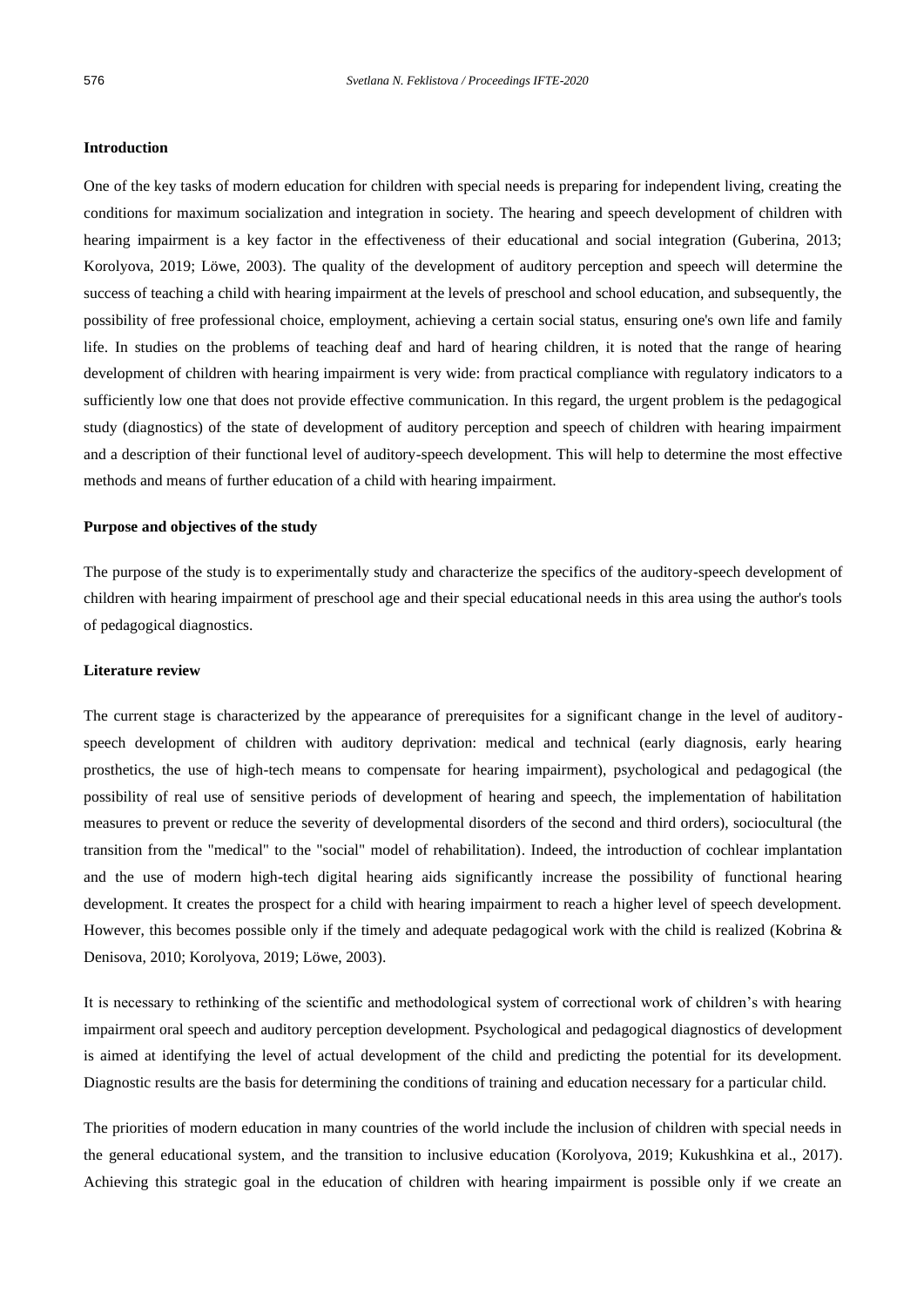educational and social environment that takes into account the opportunities and limitations of the child and will contribute to the further development and realization of children's educational potential.

At the present stage of development of special pedagogy, there is a transition from orientation toward a "defect" to a strategy for accounting for the special educational needs (SEN) of children. This makes it necessary to change the targets and technology of pedagogical study and assessment of the auditory-speech development of children with hearing impairment (Lubovsky, 2013; Chulkov et al., 1990; Malofeev, 2019). The results of pedagogical diagnostics should also be changed.

An analysis of modern methods of pedagogical diagnostics of the development of auditory perception and speech of children with hearing impairment showed that they are of a "separative nature", focused on the "medical model" of rehabilitation. We have developed a method for the complex functional pedagogical diagnostics of the auditory-speech development of children with hearing impairment. It includes an assessment of the development of hearing and speech, taking into account various grounds: components of speech activity, language levels, forms of connected speech. Our method is aimed at identifying and characterizing individual SEN of children with hearing impairment in the field of auditory-speech development as the basis for determining and creating appropriate special educational conditions.

It is very important to use the pedagogical diagnostics of auditory-speech development at the stage of transition from the preschool to the level of general secondary education, because its results largely characterize the readiness of children with hearing impairment to study at school. Studying the state of auditory-speech development of children with hearing impairment at the stage of completion of preschool education will help us:

- to correctly determine the child's further educational route;
- ̶ to characterize the subject, spatial, socio-psychological resources necessary for successful learning;
- to determine appropriate teaching methods and means;
- ̶ to determine an acoustic conditions that ensure adequate perception and understanding educational material.

#### **Methodology**

In the research process, the following methods were used: theoretical (analysis, synthesis, generalization, systematization); empirical (stating experiment); methods of mathematical statistics (Pearson correlation coefficient, Mann-Whitney U-test).

#### *Research Methodology*

The content of pedagogical diagnostics of the auditory-speech development of children with hearing impairment of preschool age has certain specificity, which is due to the need to determine the degree of readiness of the child to study at school. At preschool age, the basics of mastering children by coherent speech (dialogic and monologic) are being formed, and text skills are being formed and developed as prerequisites for textual competence important for learning. This served as the basis for the implementation of the analytical-synthetic principle in determining the content and procedure of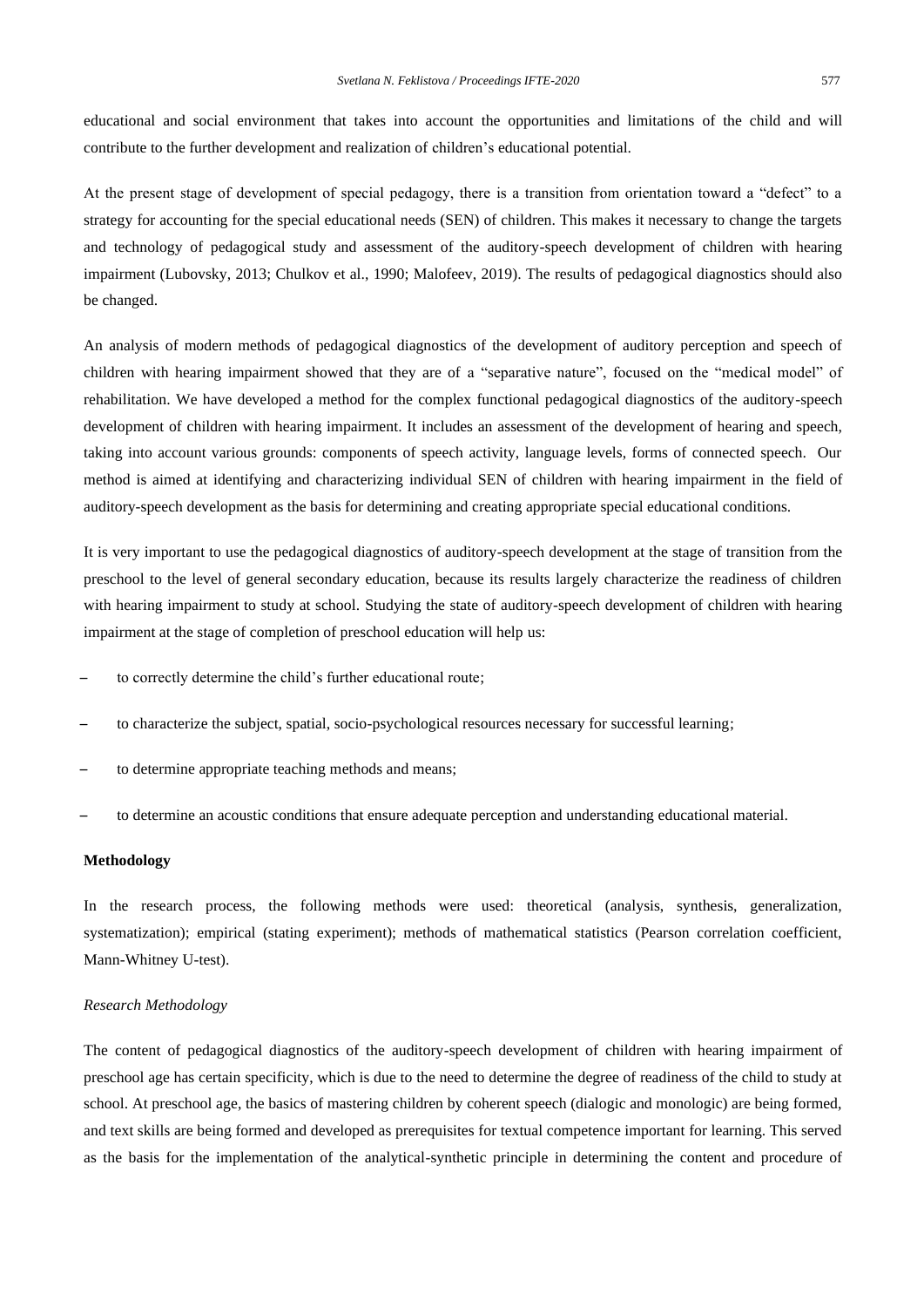pedagogical diagnostics of the auditory-speech development of children with hearing impairment at this stage. Diagnostic tools include three blocks: perception; understanding; active speech.

The block "Perception" is aimed at identifying the functionality of auditory perception of speech material of varying degrees of complexity. The importance of the implementation of the tasks of this unit is due to the fact that the adequacy of the perception of speech information depends on the adequacy of auditory images of a child with hearing impairment. The auditory images stored in the human memory serve as a kind of standard with which the incoming acoustic signal is subsequently compared. Based on this comparison, the child "recognizes" a particular speech unit and controls the quality of their own speech. Thus, the degree of differentiation of speech material in perception affects the quality of understanding and speech production. The structure of the block "Auditory Perception" includes four tasks: 1) the perception of words; 2) the perception of sentences; 3) the perception of sentences with a gradual increase; 4) the perception of words and phrases against the background of mildly expressed noise interference. The evaluation criteria are: perception volume; the degree of complexity of perceived speech units; level of formation of auditory representations; prevailing mode of perception; ability to perceive speech on the background of interference.

The task of the "Understanding block" is to identify the skills of semantic processing and interpretation of speech information. The need to include this task is due to several reasons. Firstly, by reducing the volume of passive and active vocabulary of children. Secondly, the thinking patterns of children with hearing impairment, which are manifested in the inability to establish causal and other types of relationships in the structure of sentences and texts. Thirdly, frequent formal mastery of speech turns that the child remembers without understanding the meaning. The task provides answers to two types of questions based on the picture. The first type is aimed at revealing the facts described in the proposal and includes the questions "Who?", "What does it do?", "Where?", "When?". The second type requires the establishment of hidden dependencies and relationships and provides questions "Why?" "For what?". The evaluation criterion is the level of understanding: factual or semantic.

The "Active Speech block" provides for the identification of children's skills in building coherent statements. It includes two tasks.

The first diagnostic task of the block involves the auditory-visual perception of the text and its retelling. The criteria for evaluating the first task of this block are the integrity and coherence of monological statements. Assessing the integrity of coherent reproductive statements requires the teacher to draw up a scheme of the full semantic structure of the text based on the definition of semantically necessary sentences, allowing to convey the meaning of the text. Variants of retelling of children are compared with this scheme.

The second task involved a dialogue initiated by an adult. The third task is aimed at encouraging the child to request information. Determining the criteria for assessing tasks related to the study of dialogical speech skills, we took into account modern data of psycholinguistics on the structure of dialogue. The basic unit of dialogue is dialogic unity (stimulus - response). The criteria were the skills of the child:

̶ to perceive and understand the replica of the interlocutor;

̶ to formulate a replica-reaction that is adequate in form and content;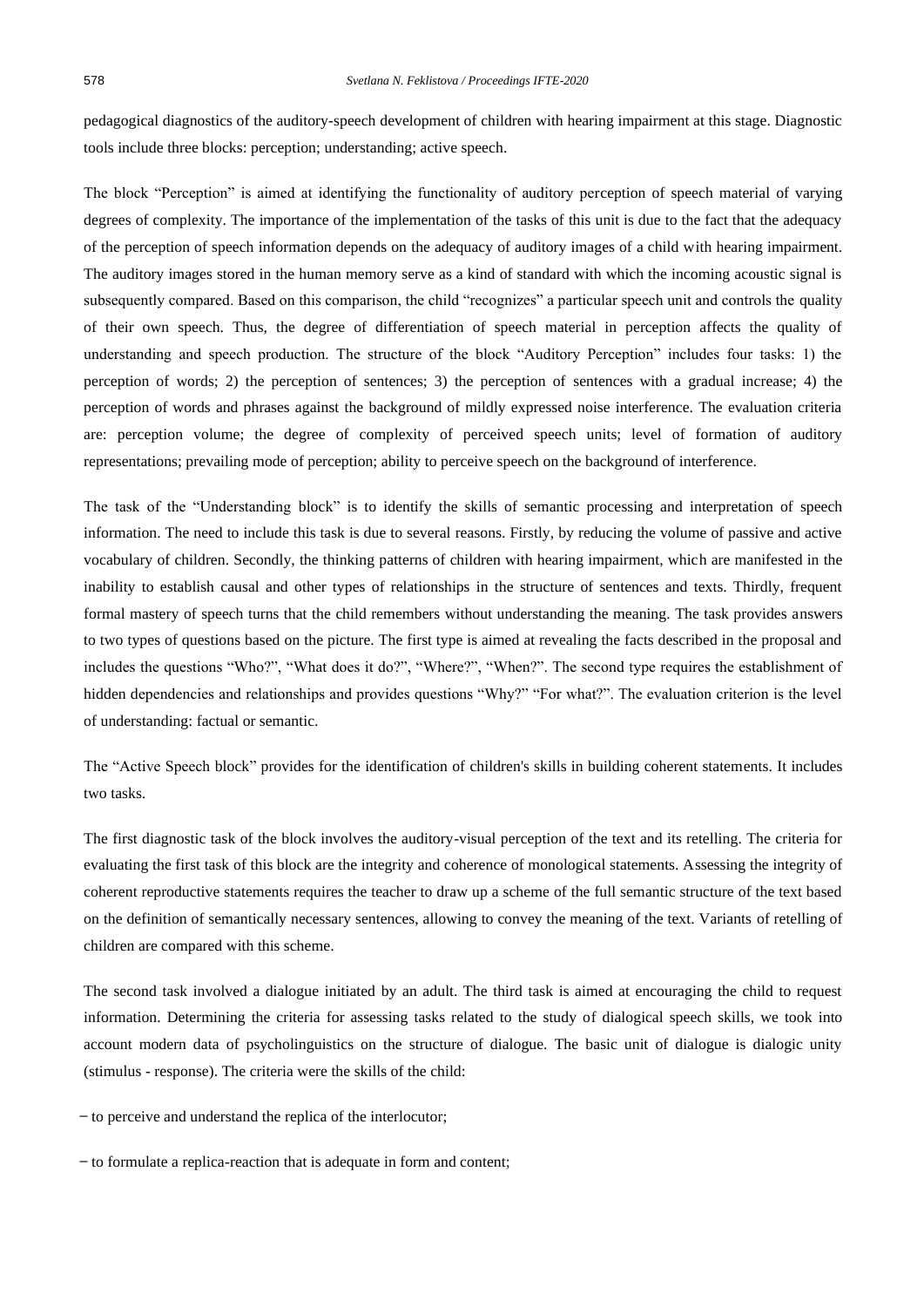̶ to initiate communication (formulate replica incentives).

In assessing all three tasks, the adequacy of the selection of lexical and grammatical means was taken into account.

#### *Experimental base of research*

The experimental base of the research was the institutions of preschool education of the Republic of Belarus: "Republican Center for Preschool Children with Hearing Impairment"; "Day nursery garden number 541" (Minsk); "Nurserykindergarten No. 469 for children with special needs" (Minsk); "Nursery Garden No. 51" (Grodno).

## **Results**

The study involved 33 children with hearing impairment from 7 to 8 years age, which is 26% of the total population of this group in the republic. The control group (CG, 17 people, 2 group groups) consisted of children studying according to the traditional method. The experimental group (EG, 16 people, 2 group groups) included children who studied using the author's integrative technology for the development of auditory perception and oral speech (Feklistova, 2019).

The results of the study allow us to conclude that a wide range of auditory-speech development of children with hearing impairment of older preschool age is expressed in the differences in all studied parameters: the volume and degree of complexity of adequately perceived speech information by ear (from 30 to 95%); the influence of the type of "auditory" errors on the meaning of speech units; the level of formation of auditory representations; understanding perceived information at the levels of the semantic syntactic whole, individual sentences or words; the degree of formation of the ability to reproduce a program of a coherent monological message; abilities to carry out dialogical communication using different types of dialogical unity.

We have identified four levels of formation of each of the components of the auditory-speech development of children with hearing impairment at the stage of completion of education at the level of preschool education (transition to the I stage of general secondary education): optimal, sufficient, reduced and limited. We characterize each of them.

Perception. Optimum level: adequate perception (accurate differentiation) by ear of 80% or more of the total volume of speech material, including similar acoustic characteristics; single auditory errors that do not distort the meaning of speech units; differentiated speech perception at the background noise level. Adequate level: adequate hearing perception from 50 to 79% of the total volume of speech material; auditory errors in the perception of acoustically close speech material (distortions and replacements), omissions of individual elements; difficulties in speech perception at the level of noise interference. Decreased level: auditory perception from 20 to 49% of the total volume of speech material; lack of differentiation of acoustically close speech material; a significant number of omissions of speech units and auditory errors affecting the meaning of words (replacing a "random character" with words similar in sound; distortion); a sharp decrease in perception performance against the background of interference. Limited level: perception of less than 20% of the total volume of speech material, multiple omissions and distortions of the speech units of the text; deterioration in the results of perception against the background of interference.

Understanding. Optimal level: understanding at the level of a semantic syntactic whole with single errors in establishing logical connections. Sufficient level: understanding the content of speech utterances at the levels of factual and partially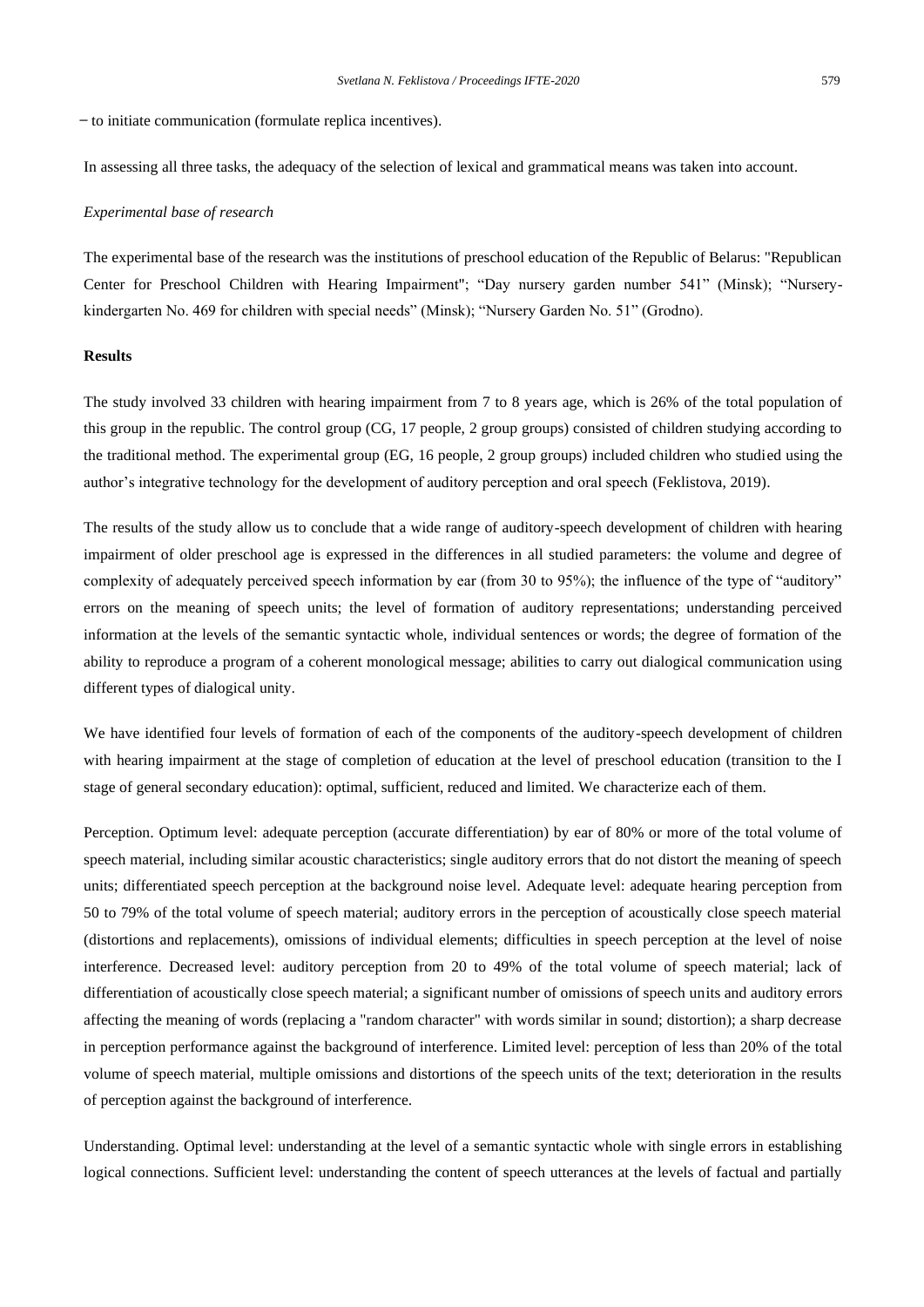semantic analysis, the presence of errors in establishing logical connections. Reduced level: speech understanding is reduced, only a partial factual analysis is available. Limited level: understanding at the level of individual words.

Active speech. Optimal level: a sufficiently complete reproduction of the monologic message program with separate omissions of speech units that do not violate the overall integrity of the storytelling. The ability to continue and initiate a dialogue on a familiar topic, using question-answer dialogical unity. Adequate selection and use of lexical and grammatical means, single grammatical errors. Sufficient level: reproduction of a monological message with the omission of individual semantic links. The ability to respond to incentive remarks during dialogue, difficulties in initiating dialogue on familiar topics (limited volume - up to 2 dialogical units). Predominantly adequate selection and use of vocabulary; the presence of agramatic sentences. Reduced level: fragmented reproduction of text with a strong violation of the integrity. Significant difficulties in dialogue. Marked difficulties in the selection and use of lexical and grammatical means. Limited level: in the reproduction of monological statements - a sharp violation of the integrity of the text, expressed in the naming of individual speech elements. The ability to conduct a dialogue is not formed. Marked difficulties in the selection and use of lexical and grammatical means, the use of inadequate verbal replacements.

As the analysis of the data showed, children in the experimental and control groups showed different levels of formation of the studied components of speech activity. So, children of the experimental group showed optimal (62.5%) and sufficient (37.5%) levels of development of auditory perception. In children of the control group , optimal (29%), sufficient (47.5%), and reduced (23.5%) levels were noted. In terms of "understanding of speech", the results also differ. In children of the experimental group, optimal (50%), sufficient (44%) and reduced (6%) levels were recorded. In children of the control group - sufficient (18.5%), reduced (70.5%) and limited (12%). The results of studying the active speech of children in the experimental group indicate the predominance of optimal (44%) and sufficient (50%) levels. Only 6% of children have a reduced level of active speech. At the same time, children from the control group mainly recorded a reduced level of active speech (82%). A sufficient level was noted in 12% of children, and limited levels in 6%.

An analysis of the results using the Pearson correlation coefficient ( $p \le 0.05$ ) indicated that control group the correlation of the indicators "perception - understanding" ( $r = 0.29$ ), "perception - active speech" is poorly expressed ( $r = 0.29$ ). Between the indicators "understanding - active speech" the correlation is moderate  $(r = 0.55)$ . A strong correlation was noted in the experimental group between the indicators "perception - active speech"  $(r = 0.7)$  and "understanding - active speech" ( $r = 0.83$ ); moderate connect between the indicators "perception - active speech" ( $r = 0.48$ ).

It should be noted that there is a "mismatch" ("asynchrony") in the levels of formation of individual components of the auditory-speech development in children of the control and experimental groups.

The results obtained indicate weak correlation in the levels of formation of the studied components. This became the basis for our development of a typology of the auditory-speech development of children with hearing impairment of preschool age. We have identified three main types.

Conditionally-normative development is characterized by the development of all components of auditory-speech development at the optimal or sufficient levels.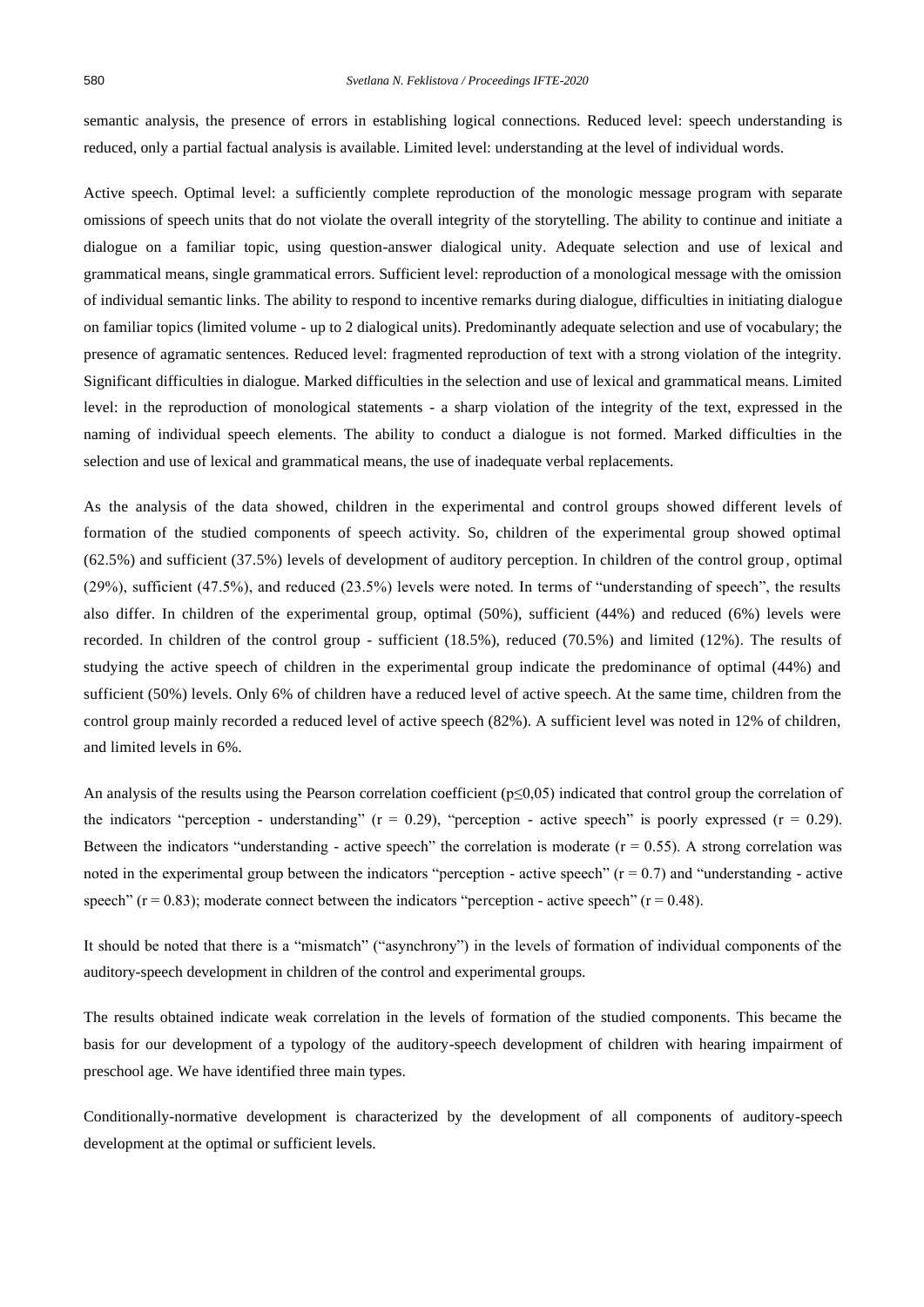Underdevelopment is expressed in reduced or limited levels of formation of all components of auditory-speech development in relation to normotypic indicators. A difference in the levels of development of individual components in the 1st stage is allowed (for example, a reduced level of development of auditory perception and a limited level of understanding and production of speech, etc.).

Asynchronous development is manifested in the uneven development of the components of auditory-speech development in the same child. We attributed this type of development to cases where the difference in the levels of formation of the individual components of auditory-speech development is 2 or more steps (for example, the optimal level of development of auditory perception, combined with reduced or limited levels of development of understanding and active speech, etc.).

This allows us to conclude about the effectiveness of the developed integrative technology for the auditory-speech development of children with hearing impairment. Based on the results of an empirical study, the special educational needs of children with hearing impairment in the field of hearing and speech development were characterized. These are the needs for mastery:

the ability to differentially perceive speech information in acoustic conditions of varying degrees of complexity (at different distances; speech of different loudness; in noise-insulated conditions and in noise conditions; when perceiving the speech of different speakers; when perceiving the speech of a direct interlocutor or audio recording, etc.);

the most accurate auditory images of different speech units;

the ability to restore incomplete or inaccurate speech units based on existing speech experience, to carry out a semantic analysis of coherent statements;

in the development, correction and refinement of the vocabulary, the expansion of the lexical fields of words;

in the development of the grammatical side of speech;

in mastering the skills of programming coherent statements.

The characteristics of these special educational needs will serve as the basis for the implementation of a differentiated approach in the process of correctional work with children with hearing impairment (deaf and hard-of-hearing).

# **Discussions**

The problem of developing and implementing a social model of correctional work with children with special needs is one of the urgent issues in special pedagogy (Lubovsky, 2013; Malofeev, 2019). The basis for the implementation of the social model of rehabilitation is the development of new approaches in diagnosing the development of children. This is a transition from a model focused on "developmental disability (defect)" to a functional model. The result of the functional model of pedagogical diagnostics should be a characteristic of the special educational needs of children. Based on the description of special educational needs, special conditions for their training and education are modeled. So, earlier the main factor for determining the learning strategy for children with hearing impairment was the indicator "degree of hearing impairment" (medical diagnosis).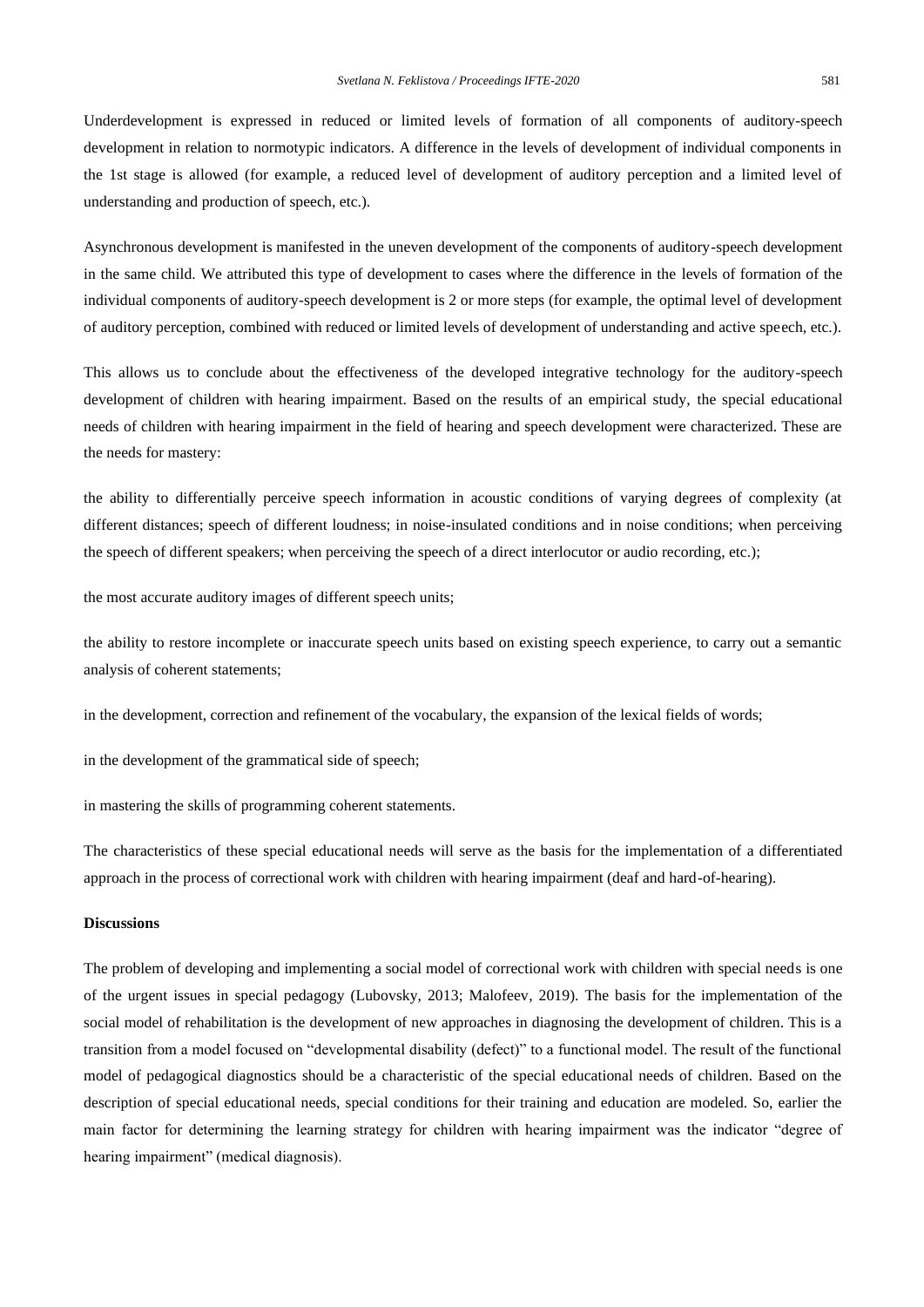Now this indicator is no longer the leading one. Highly effective hearing aids (digital hearing aids and cochlear implants) have been introduced and are being used. They significantly change the functional status of the child with hearing impairment and the possibility of learning. For example, a child diagnosed with deafness but using a cochlear implant today can achieve the same level of speech development as hearing children.

The study of the functional capabilities of the development of hearing and speech of children with hearing impairment and the identification of their special educational needs is promising.

# **Conclusion**

At the present stage, the functional integrated pedagogical diagnosis of the auditory-speech development of children with hearing impairment is becoming relevant. It determines the child's ability to perceive speech by ear, the level of understanding of speech and the ability to independently produce statements. In order to determine adequate tasks, content and teaching methods for deaf and hard of hearing children, it becomes relevant to identify the specifics of their hearing and speech development. Our study allowed us to conclude that a wide variety of development of auditory perception and speech of children with hearing impairment of senior preschool age. Based on the results we have characterized the special educational needs of children with hearing impairment in the field of auditory-speech development. This will allow to implement a differentiated approach in education and achieve a higher quality of education.

# **References**

- Chulkov, V. N., Lubovsky, V. I., & Martsinovskaia, E. N. (1990). *Differentiative approaches to the teaching and upbringing of deaf-blind children.* Moscow: Academia Pedagogicheskikh Nauk.
- Feklistova, S. N. (2019). Integrative technology for hearing development in children with hearing impairment. *Pedagogical science and education, 6*, 78-86.
- Guberina, P. (2013). *Verbotonal method.* SUVAG.
- Kobrina, L. M., & Denisova O. A. (2010). *Abilitational work with deaf young children.* St. Petersburg: LSU.
- Korolyova, I. V. (2019). *Rehabilitation of deaf children and adults after cochlear and brainstem implantation.* St. Petersburg: Karo.
- Kukushkina, O. I., Goncharova, E. L., & Sataeva, A. I. (2017). *Children with cochlear implants.* Moscow: National education.

Löwe, A. (2003). *Hörerziehung für hörgeschädigte Kinder.* Geschichte – Methoden – Möglichkeiten.

Lubovsky,V. I. (2013). Special education needs*. Psychological science and education, 5*, 61-66.